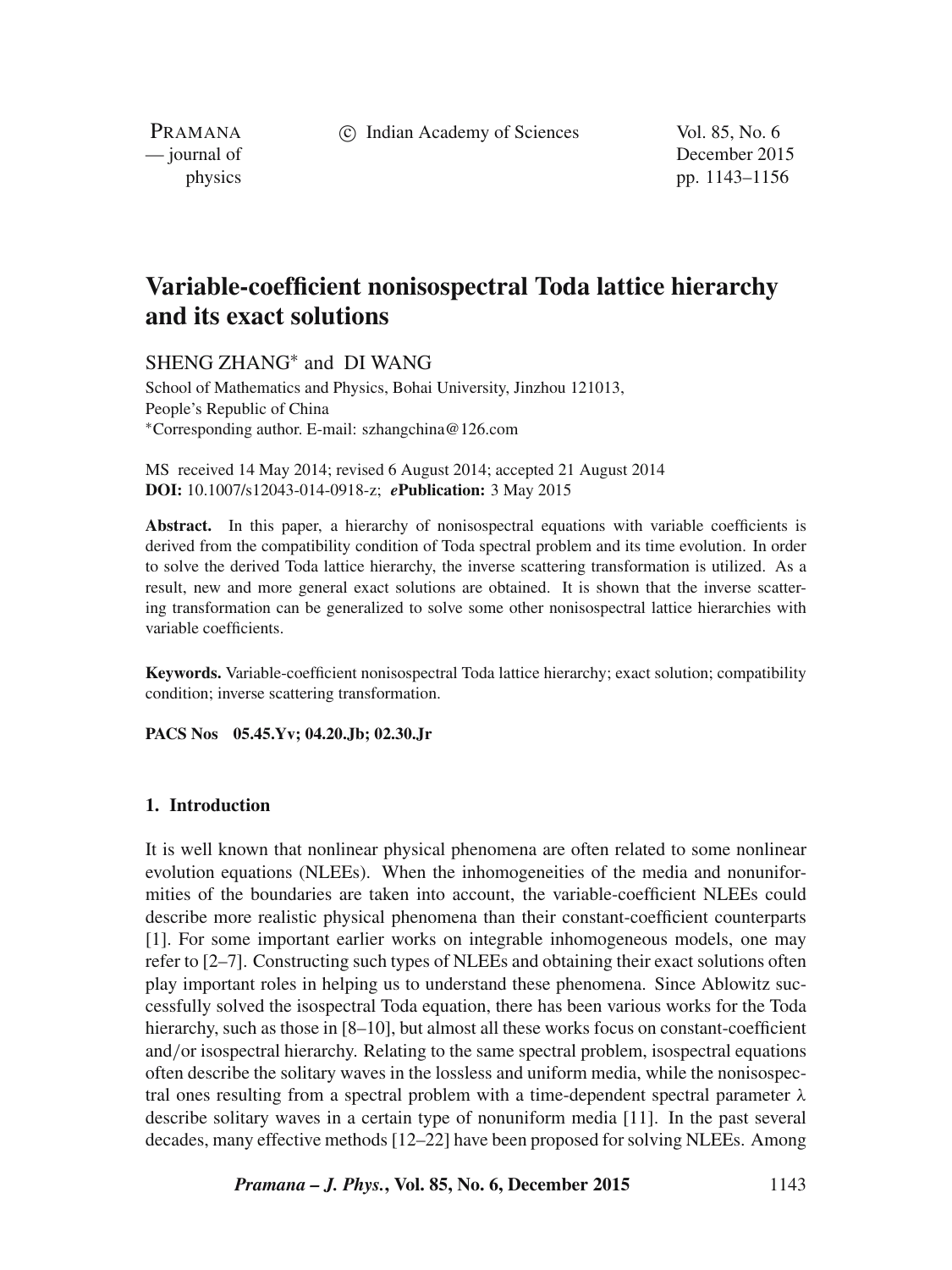## *Sheng Zhang and Di Wang*

them, the inverse scattering transformation (IST) is a systematic method for finding exact solutions of NLEEs. Since its derivation in 1967 [12], IST has achieved considerable improvement and its application slope increased gradually [23–32]. One advantage of IST is that it can be used to solve a whole hierarchy of NLEEs associated with a certain spectral problem.

In this paper, we shall derive a nonisospectral hierarchy of nonlinear lattice equations with coefficients depending on  $t$ :

$$
\begin{pmatrix} u_n \\ v_n \end{pmatrix}_t = L^k \begin{pmatrix} \alpha(t)u_n(v_n - v_{n-1}) + 2\beta(t)u_n \\ \alpha(t)(u_{n+1} - u_n) + \beta(t)v_n \end{pmatrix}, \quad k = 0, 1, 2, ... \tag{1}
$$

from the compatibility condition of Toda spectral problem and its time evolution, and then solve it through the IST. In eq. (1),  $\alpha(t)$  and  $\beta(t)$  are nonzero differentiable functions of  $t$ , and the operator  $L$  is employed as

$$
L = \begin{pmatrix} u_n(E-1)v_{n-1}(E-1)^{-1} \frac{1}{u_n} u_n(1+E^{-1}) \\ (Eu_nE - u_n)(E-1)^{-1} \frac{1}{u_n} v_n \end{pmatrix},
$$
 (2)

where E is the shift operator defined as  $Ef_n = f_{n+1}$ ,  $E^{-1}f_n = f_{n-1}$ , the equality relation  $(E-1)^{-1} = (E - E^{-1})^{-1}(1 + E^{-1})$  holds provided  $f_n$  approaches zero rapidly as  $|n| \to \infty$  and the inverse operator of  $E - E^{-1}$  is defined as

$$
(E - E^{-1})^{-1} f_n = -\sum_{m=n}^{\infty} f_{2m-n+1}
$$
 (3)

or

$$
(E - E^{-1})^{-1} f_n = \sum_{-\infty}^n f_{2m-n-1}.
$$
\n(4)

As supplementary for the operator (2), it is stipulated that  $(E - 1)^{-1} \alpha(t) = \theta_n(t)$ ,  $(E-1)^{-1}\beta(t) = (\beta(t)/\alpha(t))\theta_n(t)$  and  $(E-1)^{-1}0 = 0$ . From here onwards  $\theta_n(t)$  is a nonzero function of n and t, which satisfies the constraint  $(E - 1)\theta_n(t) = \alpha(t)$ .

Particularly, when  $\alpha(t) = 1$  and  $\beta(t) = 1$ , eq. (1) becomes the constant-coefficient nonisospectral Toda lattice hierarchy

$$
\binom{u_n}{v_n}_t = L^k \binom{u_n(v_n - v_{n-1}) + 2u_n}{(u_{n+1} - u_n) + v_n}, \quad k = 0, 1, 2, .... \tag{5}
$$

If  $k = 0, 1$ , then from eq. (1) two nonisospectral lattice equations with variable coefficients can be obtained

$$
u_{n,t} = \alpha(t)u_n(v_n - v_{n-1}) + 2\beta(t)u_n,
$$
\n(6)

$$
v_{n,t} = \alpha(t)(u_{n+1} - u_n) + \beta(t)v_n
$$
\n<sup>(7)</sup>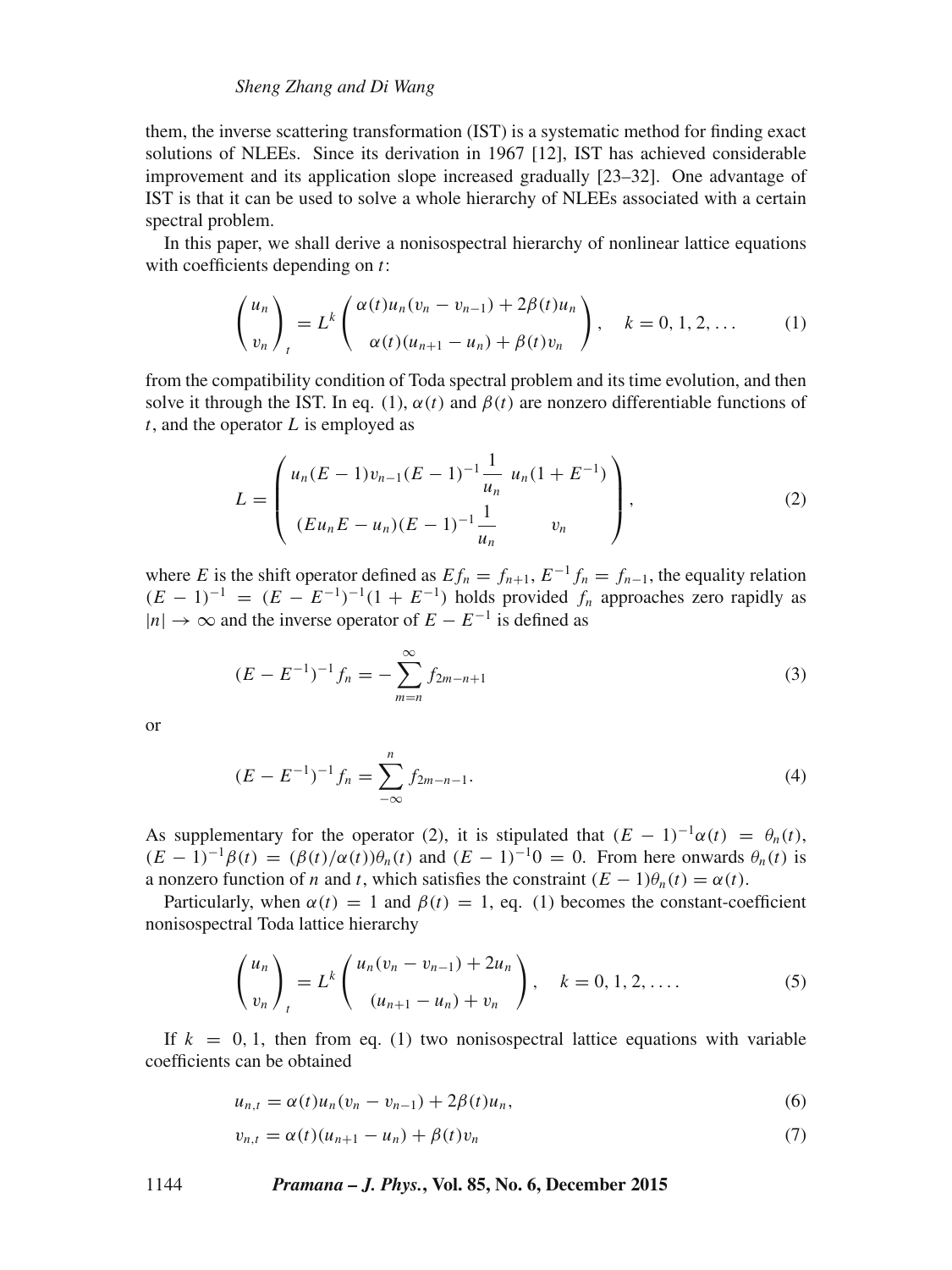and

$$
u_{n,t} = \alpha(t)u_n(v_n^2 - v_{n-1}^2) + \frac{2\beta(t)}{\alpha(t)}u_n[v_n\theta_{n+1}(t) - v_{n-1}\theta_n(t)]
$$
  
+  $\alpha(t)u_n(u_{n+2} - u_n) + \beta(t)u_n(v_n - v_{n-1}),$   

$$
v_{n,t} = \alpha(t)(u_{n+1}v_{n+1} - u_n v_{n-1}) + \frac{2\beta(t)}{\alpha(t)}[u_{n+1}\theta_{n+2}(t) - u_n\theta_n(t)]
$$
  
+  $\alpha(t)u_n(u_{n+2} - u_n) + \beta(t)v_n^2.$  (9)

As a reduced case of eqs (6) and (7), the following variable-coefficient nonisospectral Toda lattice equation

$$
x_{n,tt} = \alpha(t)(e^{x_{n-1} - x_n} - e^{x_n - x_{n+1}}) + \beta(t)x_{n,t}
$$
\n(10)

can be obtained if  $u_n = e^{x_{n-1} - x_n}$  and  $v_n = -x_{n,t}$ .

The rest of this paper is organized as follows. In §2, the variable-coefficient nonisospectral Toda lattice hierarchy (1) is derived. In §3, the IST is used to solve the whole hierarchy of nonisospectral lattice eq. (1). In §4, discussions and conclusions are given.

## **2. Variable-coefficient nonisospectral Toda lattice hierarchy**

Let us consider the following spectral problem:

$$
E\Psi_n = M\Psi_n, \quad M = \begin{pmatrix} 0 & 1 \\ -u_n & \lambda - v_n \end{pmatrix}, \quad \Psi_n = \begin{pmatrix} \varphi_{1,n} \\ \varphi_{2,n} \end{pmatrix}
$$
 (11)

and the time evolution

$$
\Psi_{n,t} = N\Psi_n, \quad N = \begin{pmatrix} A_n & \alpha(t)B_n \\ C_n & \beta(t)D_n \end{pmatrix},
$$
\n(12)

where  $u_n = u_n(t)$  and  $v_n = v_n(t)$  are potentials and  $\lambda$  is a spectral parameter. We assume that  $u_n$  and  $v_n$  are smooth functions of t and  $(u_n, v_n)$  approaches (1, 0) rapidly as  $|n| \rightarrow \infty$ . The compatibility condition of eqs (11) and (12) reads as

$$
M_t = (EN)M - MN,\t\t(13)
$$

which gives

$$
\alpha(t)u_n B_{n+1} + C_n = 0, \qquad (14)
$$

$$
A_{n+1} + \alpha(t)(\lambda - v_n)B_{n+1} - \beta(t)D_n = 0,
$$
\n(15)

$$
u_{n,t} = \beta(t)u_n D_{n+1} - u_n A_n + (\lambda - v_n)C_n,
$$
\n(16)

$$
v_{n,t} = -C_{n+1} - (\lambda - v_n)\beta(t)D_{n+1} - \alpha(t)u_nB_n + (\lambda - v_n)\beta(t)D_n + \lambda_t.
$$
 (17)

*Pramana – J. Phys.***, Vol. 85, No. 6, December 2015** 1145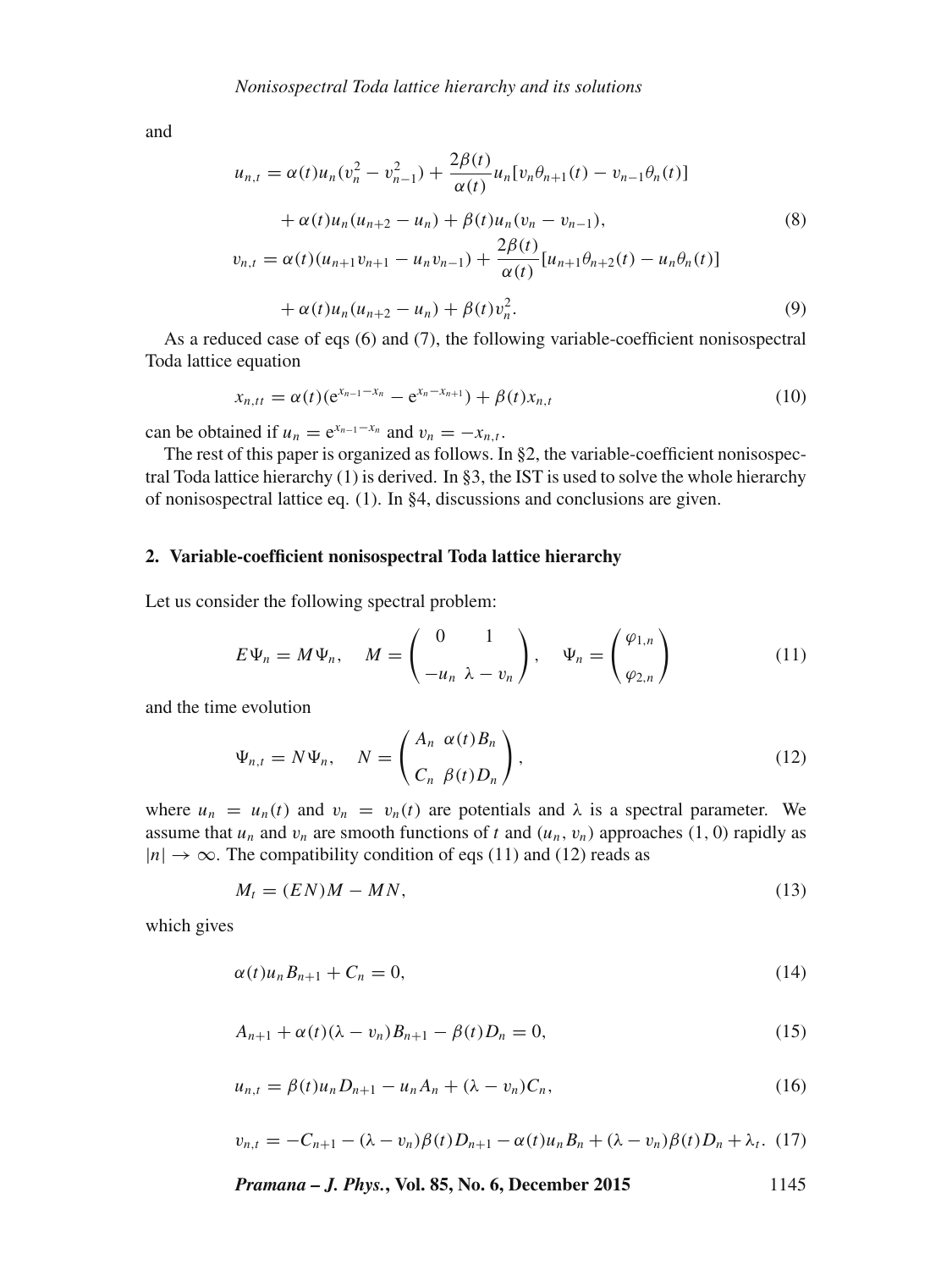Then we obtain

$$
\binom{u_n}{v_n}_t = L_1 \binom{D_n}{B_n} - \lambda L_2 \binom{D_n}{B_n} + \lambda_t \binom{0}{1},\tag{18}
$$

where

$$
L_1 = \begin{pmatrix} \beta(t)u_n(E - E^{-1}) & \alpha(t)u_n(E - 1)v_{n-1} \\ \beta(t)v_n(E - 1) & \alpha(t)(Eu_nE - u_n) \end{pmatrix},
$$
\n(19)

$$
L_2 = \begin{pmatrix} 0 & \alpha(t)u_n(E-1) \\ \beta(t)(E-1) & 0 \end{pmatrix}.
$$
 (20)

Taking  $\lambda_t = \alpha(t)\beta(t)\lambda^{k-1}(\lambda^2 - 4)$  and expanding  $(D_n, B_n)^T$  as

$$
\binom{D_n}{B_n} = \sum_{j=0}^k \binom{d_{n,j}}{b_{n,j}} \lambda^{k-j},\tag{21}
$$

which satisfies the asymptotic conditions when  $u_n = 1$  and  $v_n = 0$ 

$$
D_n = \alpha(t)n\lambda^k, \quad B_n = 2\beta(t)n\lambda^{k-1}, \tag{22}
$$

and then comparing the coefficients of the same power of  $\lambda$ , we can obtain

$$
\begin{pmatrix} u_n \\ v_n \end{pmatrix}_t = L_1 \begin{pmatrix} d_{n,k} \\ b_{n,k} \end{pmatrix},\tag{23}
$$

$$
L_2\binom{d_{n,j+1}}{b_{n,j+1}} = L_1\binom{d_{n,j}}{b_{n,j}}, \quad j = 0, 1, \dots, k-1,
$$
 (24)

$$
L_2 \begin{pmatrix} d_{n,0} \\ b_{n,0} \end{pmatrix} = \begin{pmatrix} 0 \\ \alpha(t)\beta(t) \end{pmatrix}.
$$
 (25)

If  $(E - 1)^{-1}0 = 0$ , then from eq. (21) we have

$$
\binom{d_{n,j+1}}{b_{n,j+1}} = L_2^{-1} L_1 \binom{d_{n,j}}{b_{n,j}},
$$
\n(26)

where

$$
L_2^{-1} = \begin{pmatrix} 0 & (E-1)^{-1} \frac{1}{\beta(t)} \\ (E-1)^{-1} \frac{1}{\alpha(t)u_n} & 0 \end{pmatrix}.
$$
 (27)

A direct computation shows that

$$
d_{n,0} = (E - 1)^{-1} \alpha(t), \quad b_{n,0} = 0 \tag{28}
$$

satisfies eq. (25), and therefore we have  $d_{n,0} = \theta_n(t)$  as a prior assumption.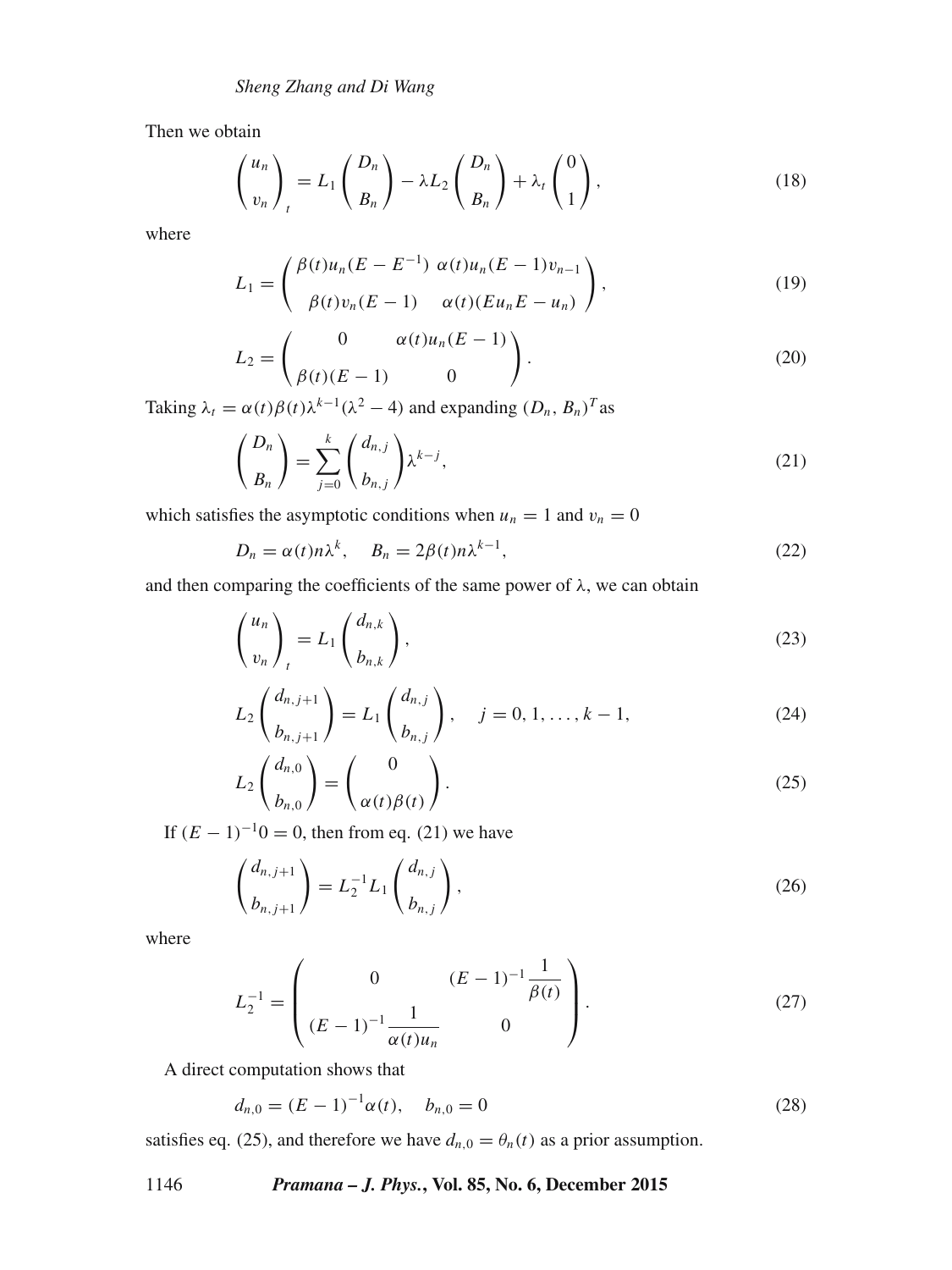Assuming  $L = L_1 L_2^{-1}$ , from eq. (26) we obtain

$$
\begin{pmatrix} d_{n,k} \\ b_{n,k} \end{pmatrix} = L_2^{-1} L^{k-1} \begin{pmatrix} \alpha(t)u_n(v_n - v_{n-1}) + 2\beta(t)u_n \\ \alpha(t)(u_{n+1} - u_n) + \beta(t)v_n \end{pmatrix},
$$
(29)

and hence reach the variable-coefficient nonisospectral Toda lattice hierarchy (1) under the necessary constraint that  $\lambda \neq \pm 2$ . An explanation [33] for this constraint is that, at  $\lambda = \pm 2$  one gets  $z = \pm 1$  when z falls on the unit circle, where, as known for the standard Toda chain, one gets only continuous spectrum without solitonic solutions. On the other hand,  $\lambda = \pm 2$  leading to  $\lambda_t = \alpha(t)\beta(t)\lambda^{k-1}(\lambda^2 - 4) = 0$ , which will give the corresponding isospectral hierarchy. However, this is not the starting point of this paper.

Finally, we point out that the following theorem holds.

**Theorem 1.** *The* v*ariable-coefficient nonisospectral Toda lattice hierarchy* (1) *is Lax integrable*, *the Lax pairs of which can be written as follows*:

$$
\varphi_{n+1}(z) + u_n \varphi_{n-1}(z) + v_n \varphi_n(z) = \left(z + \frac{1}{z}\right) \varphi_n(z),\tag{30}
$$

$$
\varphi_{n,t}(z) = C_n \varphi_{n-1}(z) + \beta(t) D_n \varphi_n(z), \qquad (31)
$$

*where*  $C_n$  *and*  $D_n$  *are determined by eqs* (14) *and* (15),  $B_n$  *and*  $D_n$  *satisfy the asymptotic condition* (22) *and the spectral parameter*  $\lambda = z + \frac{1}{z}$ *.* 

*Proof.* It is easy to see that when  $C_n$  and  $D_n$  satisfy eqs (14) and (15), and  $B_n$  and  $D_n$ possess the asymptotic condition (22), eq. (1) can be expressed by the compatibility condition of the Toda spectral problem (11) and the time evolution (12). It then follows from the definitions of Lax integrability and Lax pairs [26] that the variable-coefficient nonisospectral Toda lattice hierarchy (1) is Lax integrable. Rewriting  $\varphi_{2n} = \varphi_n$  and setting  $\lambda = z + \frac{1}{z}$ , we can reduce eqs (11) and (12) to the Lax pairs (30) and (31). Thus, the proof concludes.  $\Box$ 

In the following section, we shall use the Lax Pairs (30) and (31) to solve the variablecoefficient nonisospectral Toda lattice hierarchy (1) by using the IST.

## **3. Exact solutions**

In order to solve the variable-coefficient nonisospectral Toda lattice hierarchy (1), let us first recall the direct and inverse scattering problems [32].

## 3.1 *The direct scattering problem*

If the potentials  $u_n$  and  $v_n$  satisfy

$$
\sum_{n=-\infty}^{\infty} |n^j (u_n - 1)| < \infty, \quad \sum_{n=-\infty}^{\infty} |n^j v_n| < \infty, \quad j = 0, 1, 2,
$$
 (32)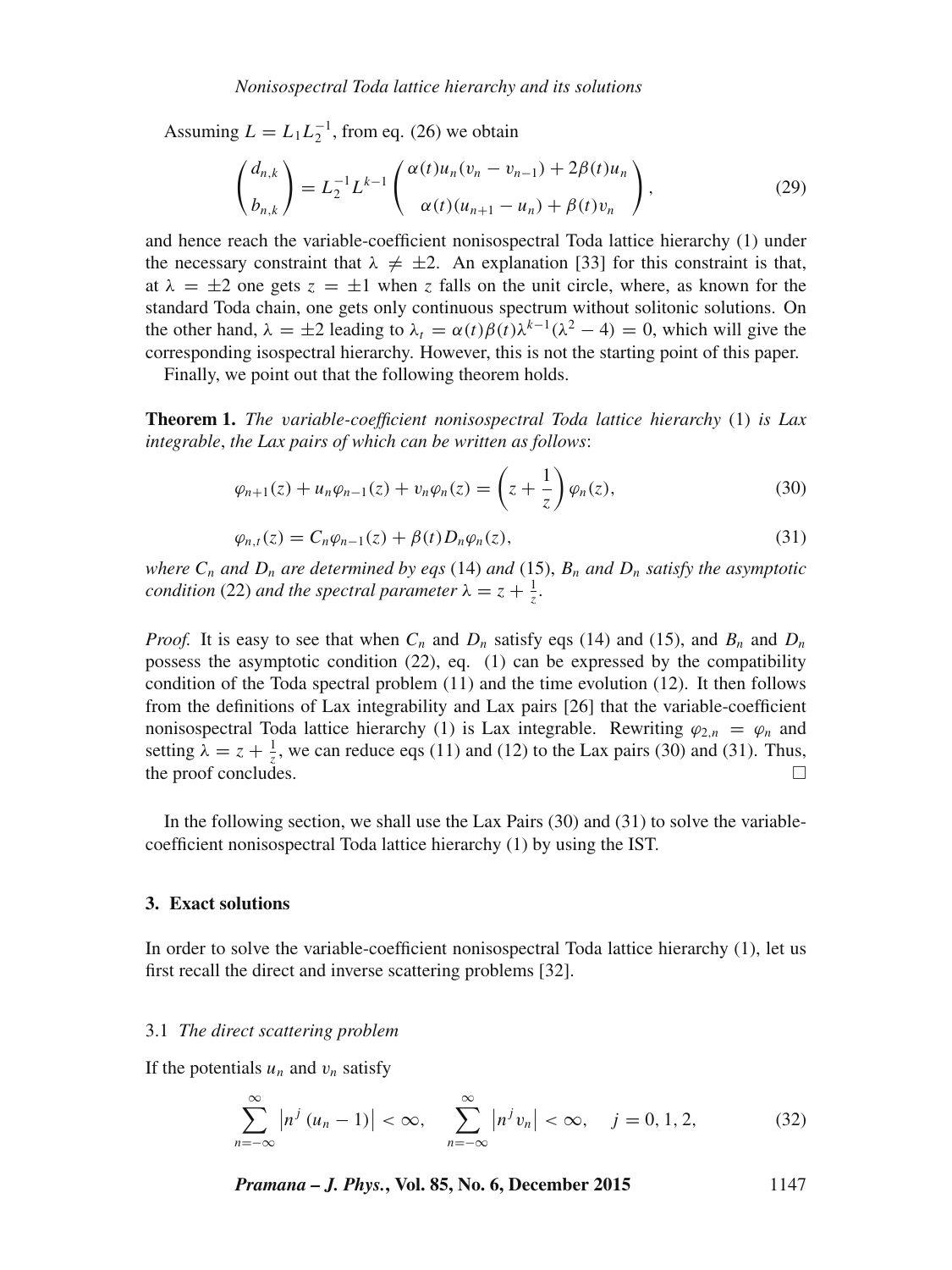then the spectral problem (11) has a set of Jost solutions  $\varphi_n(x)$ ,  $\bar{\varphi}_n(x)$ ,  $\bar{\varphi}_n(x)$ ,  $\bar{\varphi}_n(x)$ , which are bounded for all values of  $n$  and satisfy

$$
\varphi_n(z) \sim z^n, \quad \bar{\varphi}(z) \sim z^{-n}, \quad n \to +\infty,
$$
\n(33)

$$
\phi_n(z) \sim z^{-n}, \quad \bar{\phi}(z) \sim z^n, \quad n \to -\infty,
$$
\n(34)

where  $\varphi_n(z)$  and  $\varphi_n(z)$  are analytic inside the unit circle, i.e.,  $|z| \leq 1$  on the complex plane of z, while  $\bar{\varphi}_n(z)$  and  $\bar{\varphi}_n(z)$  are analytic outside the unit circle, i.e.,  $|z| > 1$ . In addition, on the circum, i.e.,  $|z| = 1$ ,  $\varphi_n(z)$  and  $\varphi_n(z)$  satisfy

$$
\bar{\varphi}_n(z) = \varphi_n^*(z), \quad \bar{\phi}_n(z) = \phi_n^*(z). \tag{35}
$$

Further, suppose that

$$
\phi_n(z) = a(z)\bar{\phi}_n(z) + b(z)\varphi_n(z),\tag{36}
$$

$$
\bar{\phi}_n(z) = \bar{a}(z)\varphi_n(z) + \bar{b}(z)\bar{\varphi}_n(z),\tag{37}
$$

then from eqs  $(11)$ ,  $(33)$  and  $(34)$  we have

$$
\left(z - \frac{1}{z}\right) a(z) = W(\varphi_n(z), \phi_n(z)),\tag{38}
$$

$$
\left(z - \frac{1}{z}\right)b(z) = W(\phi_n(z), \bar{\phi}_n(z)),\tag{39}
$$

$$
\left(z - \frac{1}{z}\right)\bar{a}(z) = -W(\bar{\varphi}_n(z), \bar{\phi}_n(z)),\tag{40}
$$

$$
\left(z - \frac{1}{z}\right)\bar{b}(z) = W(\varphi_n(z), \bar{\phi}_n(z)),\tag{41}
$$

where  $S_n = \prod_{j=n+1}^{\infty} u_j$ , the discrete Wronski determinant of  $\varphi_n(z)$  and  $\phi_n(z)$  are defined as

$$
W(\varphi_n(z), \phi_n(z)) = S_{n-1}(\varphi_n(z)\phi_{n-1}(z) - \phi_{n-1}(z)\varphi_n(z)).
$$
\n(42)

As  $a(z)(\bar{a}(z))$  has only a finite number of simple zeros (simple poles) at  $z_1, z_2, \ldots, z_l$ in the unit circle,  $\varphi_n(z_j)$  and  $\varphi_n(z_j)$  are linearly dependent. Therefore, there exists a constant  $b_i$  such that

$$
\phi_n(z_j) = b_j \varphi_n(z_j), \quad j = 1, 2, \dots, l. \tag{43}
$$

Then from eq. (30) we have

$$
\sum_{n=-\infty}^{\infty} S_n \varphi_n^2(z_j) = -\frac{z_j a_z(z_j)}{b_j}, \quad j = 1, 2, ..., l.
$$
 (44)

If the following equality

$$
\sum_{n=-\infty}^{\infty} c_j^2 S_n \varphi_n^2(z_j) = 1,
$$
\n(45)

holds, where  $z_j$  is the simple zero of  $a(z)$ , then we call  $c_j$  and  $c_j\varphi_n(z_j)$  the normalization constant and the normalization eigenfunction of  $\varphi_n(z_j)$ , respectively.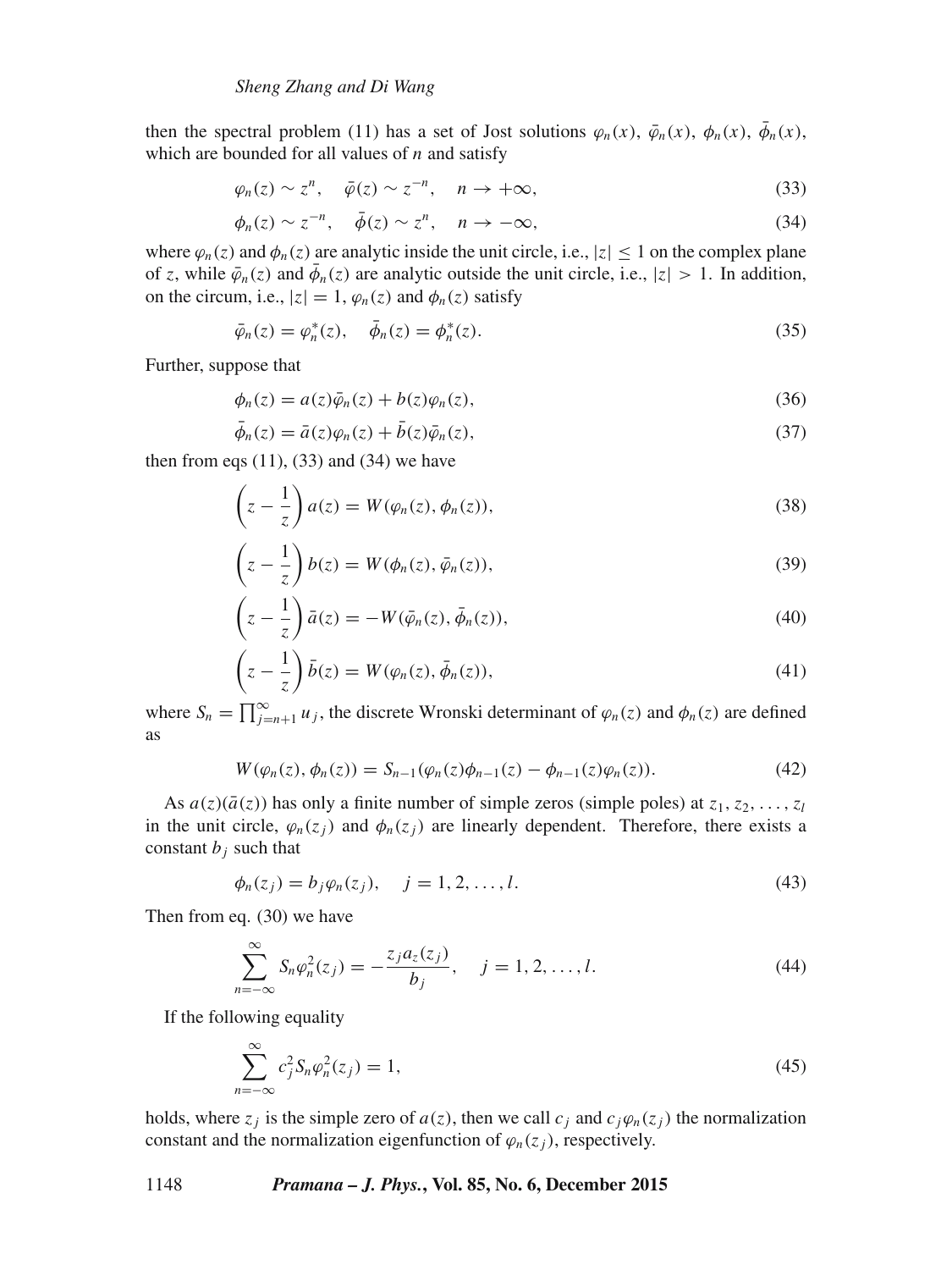Obviously, eqs (44) and (45) suggest that

$$
c_j^2 = -\frac{b_j}{z_j a_z(z_j)}, \quad j = 1, 2, \dots, l.
$$
 (46)

The set

$$
\left\{ |z| = 1, \ R(z) = \frac{b(z)}{a(z)}, \ z_j, \ c_j, \quad j = 1, 2, \cdots, l \right\}
$$
 (47)

is named the scattering data of the spectral problem (30).

## 3.2 *The in*v*erse scattering problem*

Let  $\varphi_n(z)$ ,  $\bar{\varphi}_n(z)$  and  $\varphi_n(z)$ ,  $\bar{\varphi}_n(z)$  be expanded as

$$
\varphi_n(z) = \sum_{j=n}^{\infty} K_{n,j} z^j, \quad \bar{\varphi}_n(z) = \sum_{j=n}^{\infty} K_{n,j} z^{-j}
$$
\n(48)

$$
\phi_n(z) = \sum_{j=-\infty}^n J_{n,j} z^{-j}, \quad \bar{\phi}_n(z) = \sum_{j=-\infty}^n J_{n,j} z^j,
$$
\n(49)

from eqs (30), (48) and (49), we have

$$
u_n K_{n-1,n-1} = K_{n,n},\tag{50}
$$

$$
u_n K_{n-1,n} + v_n K_{n,n} = K_{n,n+1}, \tag{51}
$$

$$
K_{n+1,n+1} + u_n K_{n-1,n+1} + v_n K_{n,n+1} = K_{n,n} + K_{n,n+2},
$$
\n(52)

and so forth, then we can determine  $u_n$  and  $v_n$  as follows:

$$
u_n = \frac{K_{n,n}}{K_{n-1,n-1}}, \quad v_n = \frac{K_{n,n+1}}{K_{n,n}} - \frac{K_{n-1,n}}{K_{n-1,n-1}}.
$$
\n
$$
(53)
$$

For the given scattering data (47) for the spectral problem (30),  $\tilde{K}_{n,m} = (K_{n,m}/K_{n,n})$ satisfy the discrete Gel'fand–Levitan–Marchenko (GLM) equation

$$
\tilde{K}_{n,m} + F_{n,m} + \sum_{s=n+1}^{\infty} \tilde{K}_{n,s} F_{s+m} = 0, \quad m > n
$$
\n(54)

and

$$
\tilde{K}_{n,n}^{-2} = 1 + F_{2n} + \sum_{j=n+1}^{\infty} \tilde{K}_{n,j} F_{j+n}, \quad m = n,
$$
\n(55)

where

$$
F_m = \sum_{j=1}^{l} c_j^2 z_j^m + \frac{1}{2\pi i} \oint_{|z|=1} R(z) z^{m-1} dz.
$$
 (56)

For the sake of convenience, we still consider  $\tilde{K}_{n,m}$  as  $K_{n,m}$  in the following discussion.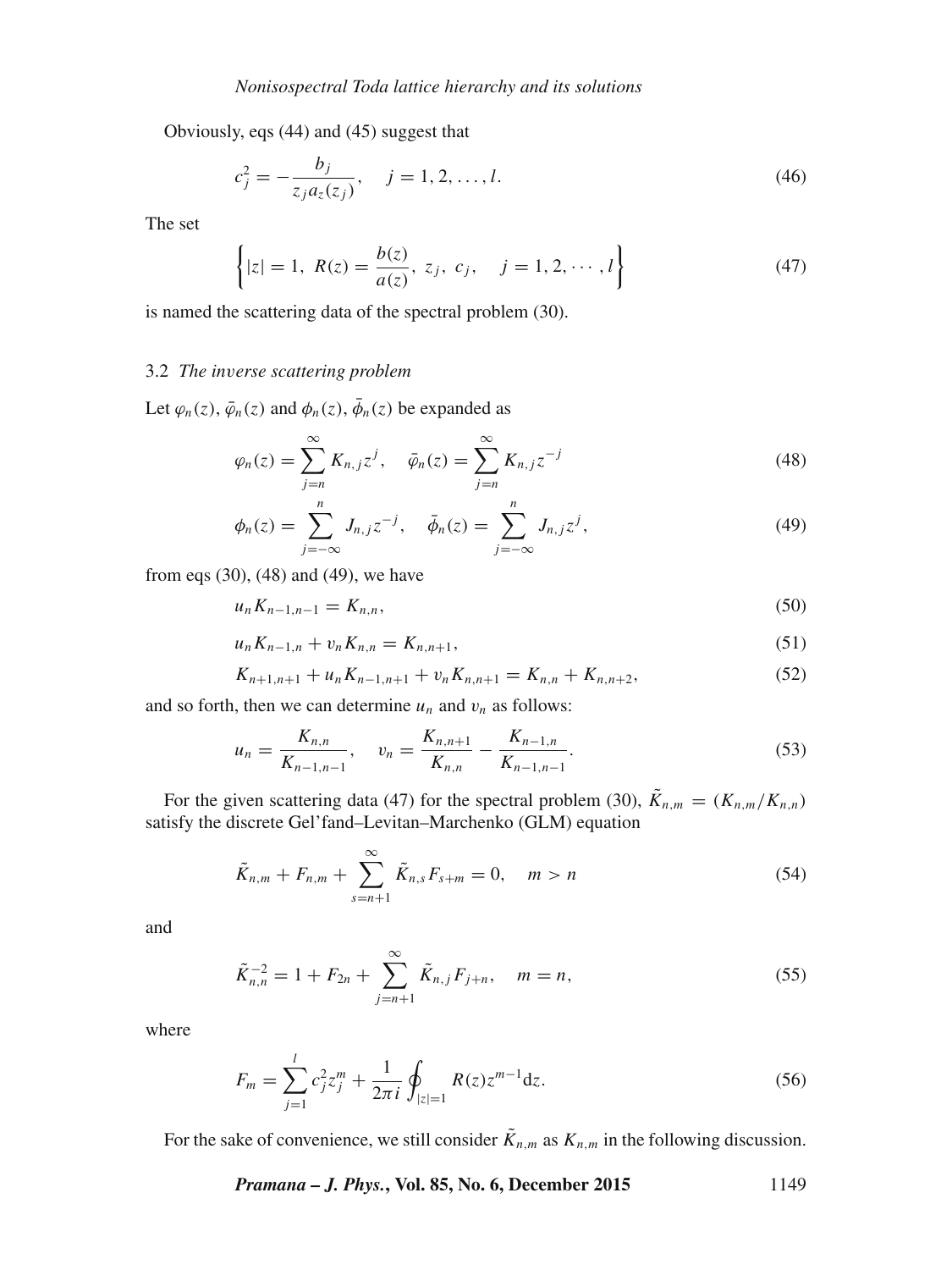## 3.3 *Time e*v*olution of the scattering data*

**Theorem 2.** *The scattering data* (47) *for the spectral problem* (30) *possess the following time e*v*olutions*:

$$
R[t, z(t)] = R[0, z(0)] \exp\left\{2 \int_0^t \left[\alpha(s)\beta(s)\lambda^{k-1}(s)\left(z(s) - \frac{1}{z(s)}\right)\right]ds\right\},\tag{57}
$$

$$
c_j^2(t) = c_j^2(0) \exp\left\{ \int_0^t \left[ \alpha(s) \beta(s) \lambda^k(s) \left( k + 2 - \frac{4}{1 + z_j^2(s)} \right) \right] ds \right\}, \quad (58)
$$

*where*

$$
\lambda(t) = z(t) + \frac{1}{z(t)}, \quad \lambda_j(t) = z_j(t) + \frac{1}{z_j(t)},
$$

 $z(t)$  *and*  $z<sub>i</sub>(t)$  *satisfy* 

$$
z_t(t) = \alpha(t)\beta(t)\lambda^{k-1}(t)[z^2(t) - 1],
$$
\n(59)

$$
z_{j,t}(t) = \alpha(t)\beta(t)\lambda_j^{k-1}(t)[z_j^2(t) - 1],
$$
\n(60)

*while*  $c_i(0)$  *and*  $R[0, z(0)]$  *are the corresponding scattering data of eq.* (47) *when*  $u_n(t)$  =  $u_n(0)$  *and*  $v_n(t) = v_n(0)$ .

*Proof.* First, we consider the case of the spectrum being continuous. As in [32], we suppose that there exist two functions  $p(t)$  and  $q(t)$  such that

$$
\phi_{n,t}(z) - C_n \phi_{n-1}(z) - \beta(t) D_n \phi_n(z) = p(t) \phi_n(z) + q(t) \phi_n(z).
$$
 (61)

When  $n \to -\infty$ , from eqs (14), (22) and (34) we know  $\phi_n(z) \sim z^{-n}$ ,  $\bar{\phi}(z) \sim z^n$ ,  $C_n \sim -2\alpha(t)\beta(t)(n+1)\lambda^{k-1}$ ,  $D_n \sim \alpha(t)n\lambda^k$ , thus  $p(t) = 0$ . Then eq. (61) reduces to

$$
-nz_t + 2\alpha(t)\beta(t)(n+1)\lambda^{k-1}z^2 - n\alpha(t)\beta(t)\lambda^k z = q(t)z,
$$
\n(62)

we further compare the coefficients of  $n$  in eq. (62) and hence obtain

$$
z_t = \alpha(t)\beta(t)\lambda^{k-1}(z^2 - 1), \quad q(t) = 2\alpha(t)\beta(t)\lambda^{k-1}z.
$$
 (63)

Therefore, eq. (61) becomes

$$
\phi_{n,t}(z) - C_n \phi_{n-1}(z) - \beta(t) D_n \phi_n(z) = 2\alpha(t) \beta(t) \lambda^{k-1} z \phi_n(z). \tag{64}
$$

Substituting (36) into eq. (64) and letting  $n \to +\infty$ , we have

$$
a_t(t, z)z^{-n} + b_t(t, z)z^n = 2\alpha(t)\beta(t)\lambda^{k-1}b(t, z)z^n\left(z - \frac{1}{z}\right)
$$
(65)

from which we have

$$
a_t(t, z) = 0, \quad b_t(t, z) = 2\alpha(t)\beta(t)\lambda^{k-1}b(t, z)\left(z - \frac{1}{z}\right),
$$
 (66)

which means

$$
a(t, z) = a(0, z),
$$
\n(67)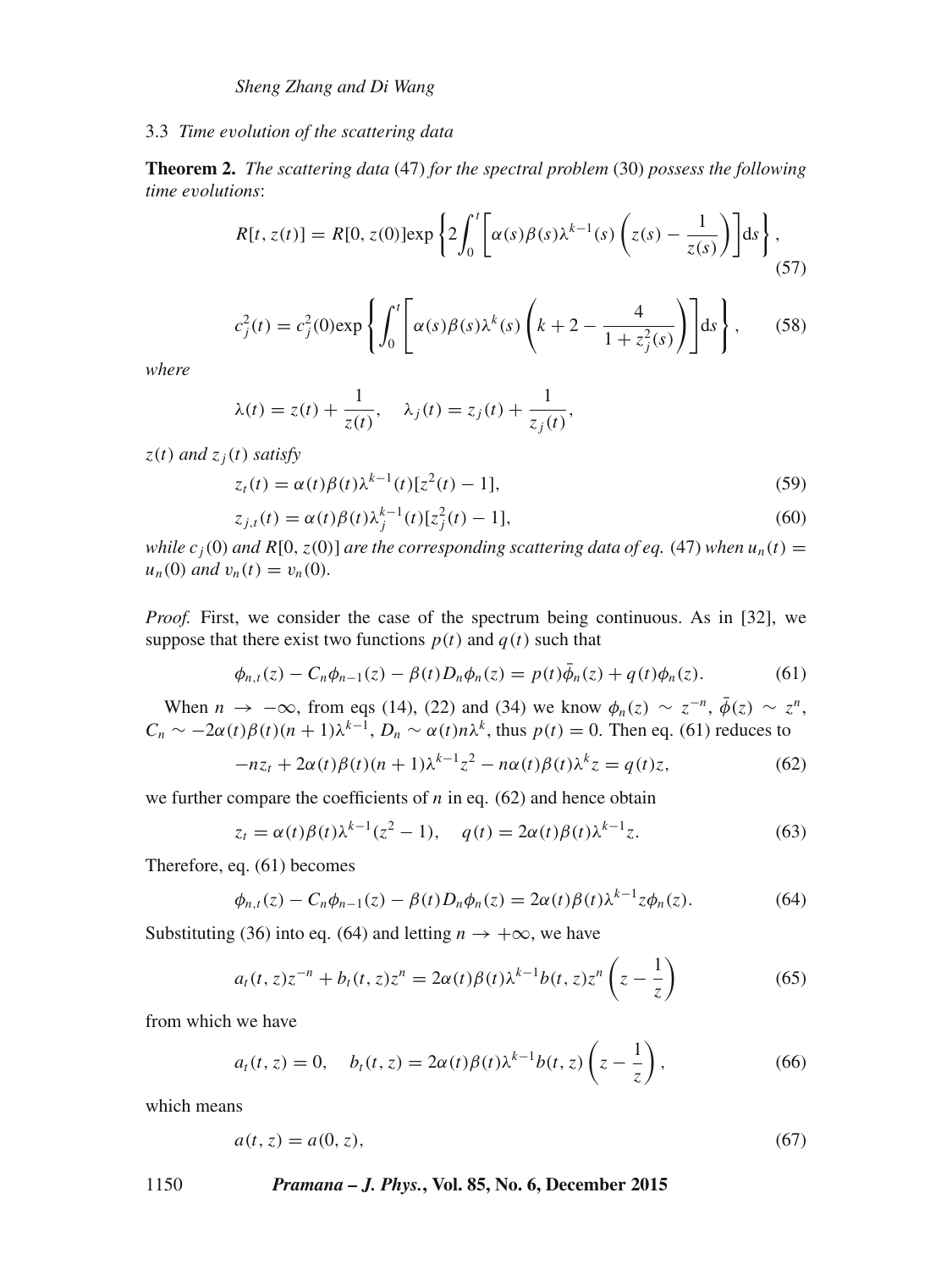*Nonisospectral Toda lattice hierarchy and its solutions*

$$
b(t, z) = b(0, z) \exp\left\{2 \int_0^t \left[\alpha(s)\beta(s)\lambda^{k-1}(s)\left(z(s) - \frac{1}{z(s)}\right)\right]ds\right\},\qquad(68)
$$

and then we reach eq. (57) by using  $R(t, z) = (b(t, z)/a(t, z))$ .

Secondly, we consider the time evolutions of discrete scattering data. Taking  $z = z_j$  in (61), we have the linear relationship

$$
\varphi_{n,t}(z_j) - C_n \varphi_{n-1}(z_j) - \beta(t) D_n \varphi_n(z_j) = p(t) \bar{\varphi}_n(z_j) + q(t) \varphi_n(z_j), \qquad (69)
$$

where  $\bar{\varphi}_n(z_i)$  and  $\varphi_n(z_i)$  satisfy the asymptotic conditions (33) and (34), from which we have  $p(t) = 0$  because  $\varphi_n(z) \sim z^n$  while  $\bar{\varphi}_n(z) \sim z^{-n}$ . In this case, eq. (69) reads as

$$
\varphi_{n,t}(z_j) - C_n \varphi_{n-1}(z_j) - \beta(t) D_n \varphi_n(z_j) = q(t) \varphi_n(z_j). \tag{70}
$$

Let  $\theta_n(z_i) = \sqrt{S_n} \varphi_n(z_i)$ . Then we have

$$
\sqrt{u_{n+1}}\theta_{n+1}(z_j) + \sqrt{u_n}\theta_{n-1}(z_j) + v_n\theta_n(z_j) = \lambda_j\theta_n(z_j)
$$
\n(71)

and therefore eq. (70) can be rewritten as

$$
\theta_{n,t}(z_j) + \frac{1}{2}\beta(t)(D_{n+1} - D_n)\theta_n(z_j) - \frac{1}{2}\alpha(t)(\lambda_j - v_n)B_{n+1}\theta_n(z_j) + \alpha(t)\sqrt{u_n}B_{n+1}\theta_{n-1}(z_j) = q(t)\theta_n(z_j),
$$
\n(72)

where

$$
S_{n,t} = -\left[\beta(t)D_{n+1} + \beta(t)D_n - \alpha(t)(\lambda_j - v_n)B_{n+1}\right]S_n.
$$

Thus, eq. (70) becomes

$$
\theta_{n,t}(z_j) + \frac{1}{2}\beta(t)(D_{n+1} - D_n)\theta_n(z_j) + \frac{1}{2}\alpha(t)(B_{n+1} - B_n)\sqrt{u_n}\theta_{n-1}(z_j)
$$

$$
+ \frac{1}{2}\alpha(t)[B_n\sqrt{u_n}\theta_{n-1}(z_j) - B_{n+1}\sqrt{u_{n+1}}\theta_{n+1}(z_j)] = q(t)\theta_n(z_j). \quad (73)
$$

Further, multiplying eq. (73) by  $2\theta_n(z_i)$ , we obtain

$$
\frac{d}{dt} \sum_{n=-\infty}^{\infty} \theta_n^2(z_j) + \sum_{n=-\infty}^{\infty} \left[ \beta(t) (D_{n+1} - D_n) \theta_n^2(z_j) \right]
$$

$$
+ \alpha(t) (B_{n+1} - B_n) \sqrt{u_n} \theta_{n-1}(z_j) \theta_n(z_j) + \sum_{n=-\infty}^{\infty} \alpha(t) (B_n \sqrt{u_n} \theta_{n-1} \theta_n)
$$

$$
-B_{n+1} \sqrt{u_{n+1}} \theta_{n+1} \theta_n) = 2 \sum_{n=-\infty}^{\infty} q(t) \theta_n^2.
$$
(74)

As  $\theta_n(z_i)$  is a normalization eigenfunction, we have

$$
q(t) = \frac{1}{2} \sum_{n = -\infty}^{\infty} \left[ \beta(t) (D_{n+1} - D_n) \theta_n^2 + \alpha(t) (B_{n+1} - B_n) \sqrt{u_n} \theta_{n-1} \theta_n \right], \quad (75)
$$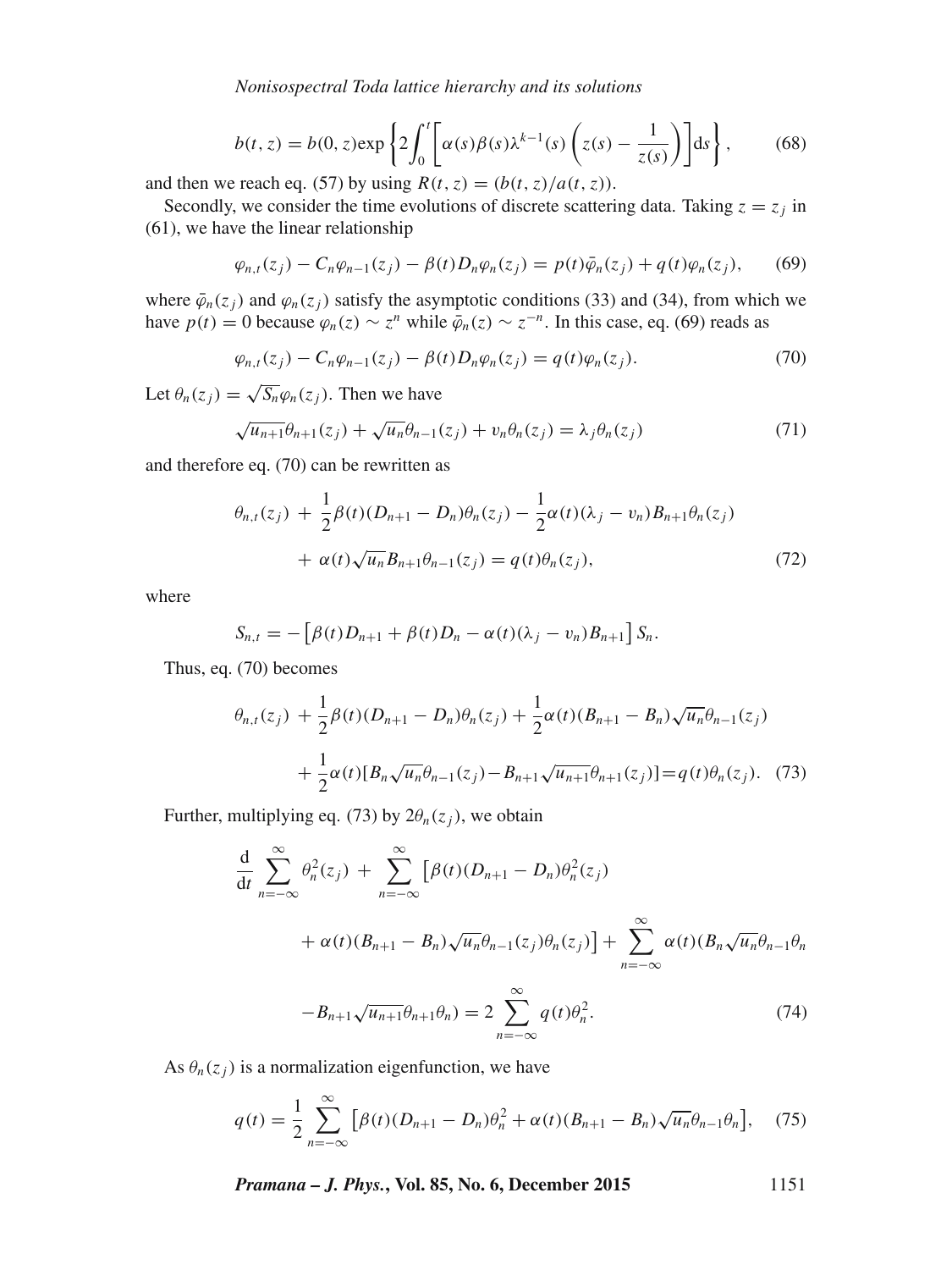the inner product of which can be written as

$$
q(t) = \frac{1}{2} \left( (E - 1) \left( \frac{\beta(t) D_n}{\alpha(t) B_n} \right), \left( \frac{\theta_n^2(z_j)}{\sqrt{u_n} \theta_{n-1}(z_j) \theta_n(z_j)} \right) \right).
$$
 (76)

To compute the inner product (76), we recall the recursion (26) and then obtain the relation

$$
(E-1)\begin{pmatrix} d_{n,j+1} \\ b_{n,j+1} \end{pmatrix} = P(E-1)\begin{pmatrix} d_{n,j} \\ b_{n,j} \end{pmatrix},
$$
\n(77)

where

$$
q(t) = \begin{pmatrix} v_n & (Eu_n E - u_n)(E - 1)^{-1} \\ 1 + E^{-1} & (E - 1)v_{n-1}(E - 1)^{-1} \end{pmatrix} . \tag{78}
$$

It is required for us to introduce two skew-symmetric operators

$$
T = \begin{pmatrix} u_n E^{-1} - E u_n & v_n (1 - E) \\ (E^{-1} - 1) v_n & E^{-1} - E \end{pmatrix}, \quad J = \begin{pmatrix} 0 & 1 - E \\ E^{-1} - 1 & 0 \end{pmatrix}, \quad (79)
$$

then we can easily verify that  $P = TJ^{-1}$  and

$$
T\left(\frac{\theta_n^2(z_j)}{\sqrt{u_n}\theta_{n-1}(z_j)\theta_n(z_j)}\right) = \lambda_j J\left(\frac{\theta_n^2(z_j)}{\sqrt{u_n}\theta_{n-1}(z_j)\theta_n(z_j)}\right).
$$
 (80)

From eq. (80), we obtain

$$
q(t) = \frac{1}{2} \left( (E - 1) \begin{pmatrix} \beta(t)D_n \\ \alpha(t)B_n \end{pmatrix}, \begin{pmatrix} \theta_n^2(z_j) \\ \sqrt{u_n} \theta_{n-1}z_j \theta_n(z_j) \end{pmatrix} \right)
$$
  
\n
$$
= \frac{1}{2} \left( (E - 1) \sum_{m=0}^k \begin{pmatrix} \beta(t) d_{n,m} \\ \alpha(t) b_{n,m} \end{pmatrix} \lambda_j^{k-m}, \begin{pmatrix} \theta_n^2(z_j) \\ \sqrt{u_n} \theta_{n-1}(z_j) \theta_n(z_j) \end{pmatrix} \right)
$$
  
\n
$$
= \frac{1}{2} \left( (E - 1) \sum_{m=0}^k \begin{pmatrix} \beta(t) d_{n,0} \\ \alpha(t) b_{n,0} \end{pmatrix} \lambda_j^k, \begin{pmatrix} \theta_n^2(z_j) \\ \sqrt{u_n} \theta_{n-1}(z_j) \theta_n(z_j) \end{pmatrix} \right)
$$
  
\n
$$
= \frac{1}{2} (k+1) \left( (E - 1) \begin{pmatrix} n\beta(t) \\ \alpha(t) \end{pmatrix} \lambda_j^k, \begin{pmatrix} \theta_n^2(z_j) \\ \sqrt{u_n} \theta_{n-1}(z_j) \theta_n(z_j) \end{pmatrix} \right)
$$
  
\n
$$
= \frac{1}{2} \alpha(t) \beta(t) (k+1) \lambda_j^k.
$$

We note that  $\theta_n(z_j) \to c_j(t) z_j^n$  when  $n \to +\infty$ , then eq. (72) reduces to

$$
c_{j,t}(t) + nc_j(t)z_{j,t}\frac{1}{z_j} + \frac{1}{2}\alpha(t)\beta(t)\lambda_j^k c_j(t) + n\alpha(t)\beta(t)\lambda_j^{k-1} c_j(t)
$$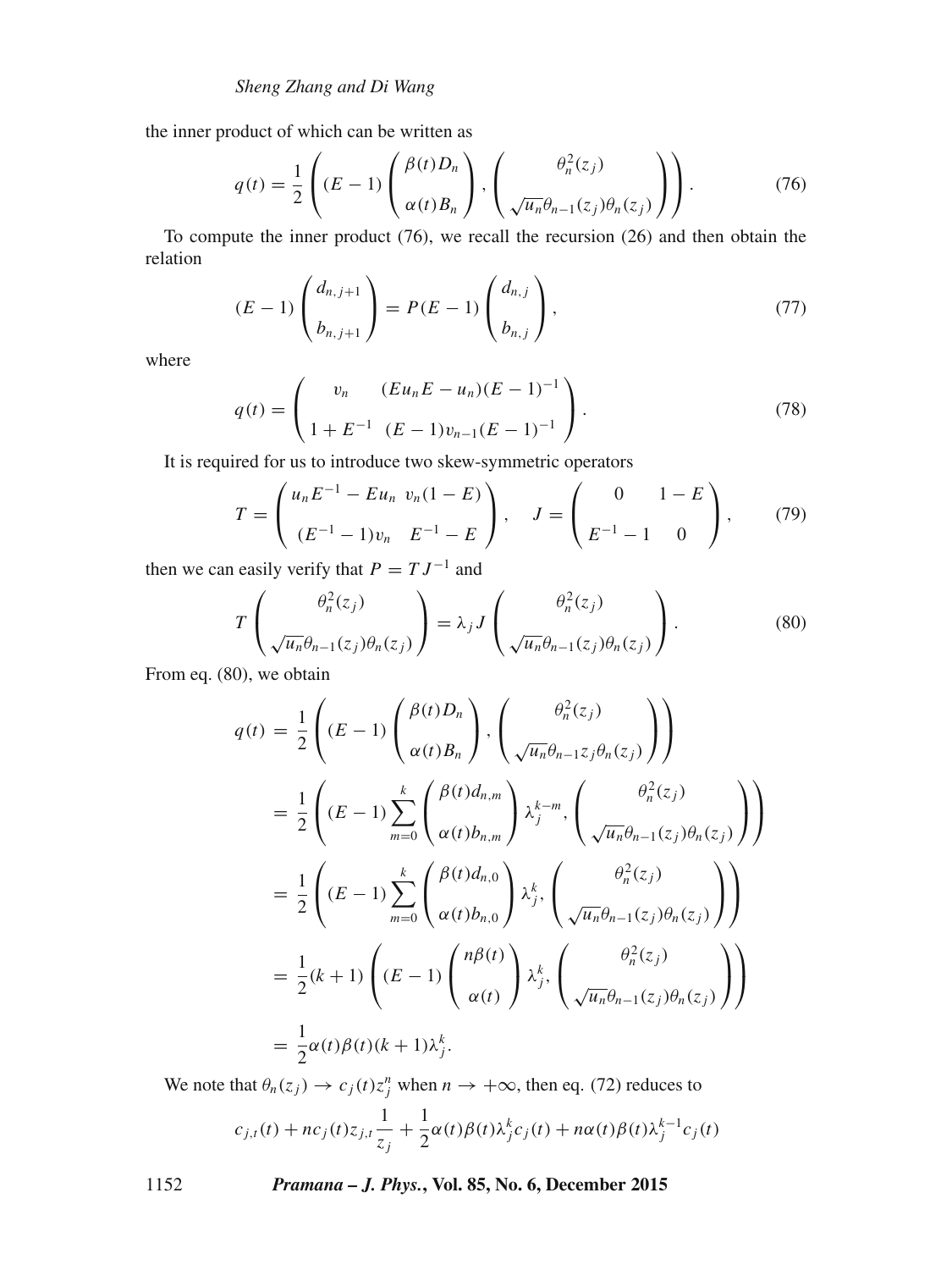*Nonisospectral Toda lattice hierarchy and its solutions*

$$
-\alpha(t)\beta(t)(n+1)\lambda_j^{k-1}c_j(t)z_j = \frac{1}{2}\alpha(t)\beta(t)(k+1)\lambda_j^k c_j(t),\tag{81}
$$

from which we have

$$
z_{j,t} = \alpha(t)\beta(t)\lambda_j^{k-1}(z_j^2 - 1),
$$
\n(82)

$$
c_{j,t}(t) = \frac{1}{2}\alpha(t)\beta(t)\lambda_j^k c_j(t)\left(k+2-\frac{4}{z_j^2+1}\right).
$$
\n(83)

Therefore, we complete the proof of Theorem 2.

In what follows, we shall derive the reflectionless potentials  $u_n(t)$  and  $v_n(t)$ . In the case, the reflection coefficient  $R(t, z) = 0$ .

We take

$$
F_m = \sum_{j=1}^{l} c_j^2(t) z_j^m,
$$
\n(84)

$$
K_{n,m}(t) = \sum_{j=1}^{l} c_j(t) z_j^{m} g_{n,j}(t).
$$
\n(85)

Then the GLM eq. (54) becomes

$$
g_{n,j}(t) + c_j(t)z_j^n + \sum_{k=1}^l c_j(t)c_k(t) \frac{z_j^{n+1} z_k^{n+1}}{1 - z_j z_k} g_{n,k}(t) = 0, \quad j = 1, 2, ..., l. \tag{86}
$$

If we take

$$
(D_n(t))_{j,k} = c_j(t)c_k(t)\frac{z_j^{n+1}z_k^{n+1}}{1 - z_jz_k},
$$
\n(87)

$$
g_n(t) = (g_{n,1}(t), g_{n,1}(t), \dots, g_{n,l}(t))^T,
$$
\n(88)

$$
h_n(t) = (c_1(t)z_1^n, c_2(t)z_2^n, \dots, c_l(t)z_l^n)^T,
$$
\n(89)

then eq. (86) can be rewritten as

$$
(I + D_n(t))g_n(t) = -h_n(t).
$$
\n(90)

Using the known result [32], we have the relationship that

$$
K_{n,m}(t) = -\text{tr}\left[ (I + D_n(t))^{-1} h_n(t) h_m(t)^T \right], \quad m > n \tag{91}
$$

and eq. (55) in the case  $m = n$  can be written as

$$
K_{n,n}^{-1}(t) = 1 + \sum_{j=1}^{l} c_j^2(t) z_j^{2n} + \sum_{j,k=1}^{l} c_j^2(t) c_k(t) \frac{z_j^{n+1} z_k^{n+1}}{1 - z_j z_k} z_k^n g_{n,k}(t),
$$
(92)

$$
K_{n,n}(t) = \frac{\det(I + D_n(t))}{\det(I + D_{n-1}(t))},\tag{93}
$$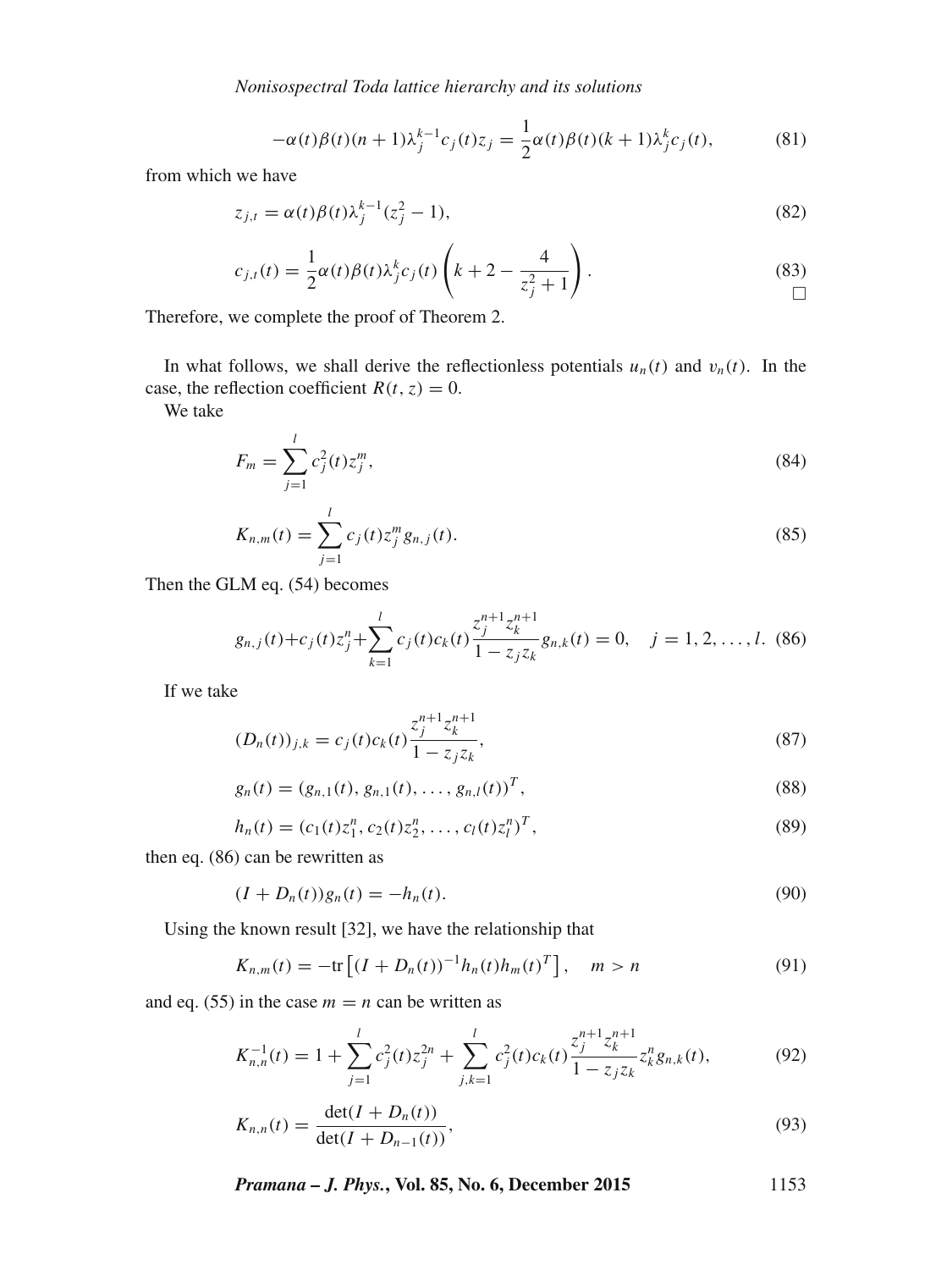from (53) we finally obtain the exact solutions of the variable-coefficient nonisospectral Toda lattice hierarchy (1):

$$
u_n = \frac{\det(I + D_n(t)) \det(I + D_{n-2}(t))}{\det(I + D_{n-1}(t))^2},
$$
\n
$$
v_n = -\frac{\text{tr}\left[(I + D_n(t))^{-1}h_n(t)h_{n+1}(t)^T\right] \det(I + D_{n-1}(t))}{\det(I + D_n(t))} + \frac{\text{tr}\left[(I + D_{n-1}(t))^{-1}h_{n-1}(t)h_n(t)^T\right] \det(I + D_{n-2}(t))}{\det(I + D_{n-1}(t))}.
$$
\n(95)

In particular, when  $l = 1$ , solutions (94) and (95) become

$$
u_n = \frac{(1 - z_1^2 + c_1^2(t)z_1^{2n+2})(1 - z_1^2 + c_1^2(t)z_1^{2n-2})}{(1 - z_1^2 + c_1^2(t)z_1^{2n})^2},
$$
\n(96)

$$
v_n = \frac{c_1^2(t)z_1^{2n-1}(1-z_1^2+c_1^2(t)z_1^{2n-2})}{(1-z_1^2+c_1^2(t)z_1^{2n})^2} - \frac{c_1^2(t)z_1^{2n+1}(1-z_1^2+c_1^2(t)z_1^{2n})}{(1-z_1^2+c_1^2(t)z_1^{2n+2})^2}.
$$
 (97)

For the variable-coefficient nonisospectral Toda lattice eqs (6) and (7), we can determine the single-wave solutions  $u_n$  and  $v_n$  by replacing  $c_1^2(t)$  and  $z_1(t)$  in eqs (96) and (97) with

$$
c_1^2(t) = c_1^2(0) \exp\left\{ \int_0^t \left[ \alpha(s)\beta(s) \left( 2 - \frac{4}{1 + z_1^2(s)} \right) \right] ds \right\},\
$$
  

$$
z_1(t) = \frac{1}{2} \omega \exp\left[ \int_0^t \alpha(s)\beta(s)ds \right] \pm \frac{1}{2} \left\{ 4 + \omega^2 \exp\left[ 2 \int_0^t \alpha(s)\beta(s)ds \right] \right\}^{1/2},\
$$

where  $\omega = z_1(0) - (1/z_1(0))$ , the sign  $\pm$  depends on  $z_1(0)$ , to be more precise, if  $z_1(0)$  > 0, then it is taken +, otherwise  $z_1(t)$  takes '−'.

Similarly, on substituting

$$
c_1^2(t) = c_1^2(0) \exp \left\{ \int_0^t \left[ \alpha(s)\beta(s) \left( z_1(s) + \frac{1}{z_1(s)} \right) \left( 3 - \frac{4}{1 + z_1^2(s)} \right) \right] ds \right\},\,
$$
  

$$
z_1(t) = \frac{z_1(0) + 1 + [z_1(0) - 1] \exp \left[ 2 \int_0^t \alpha(s)\beta(s) ds \right]}{z_1(0) + 1 - [z_1(0) - 1] \exp \left[ 2 \int_0^t \alpha(s)\beta(s) ds \right]},
$$

into eqs (96) and (97), we can finally determine the single-wave solutions  $u_n$  and  $v_n$  of eqs (8) and (9).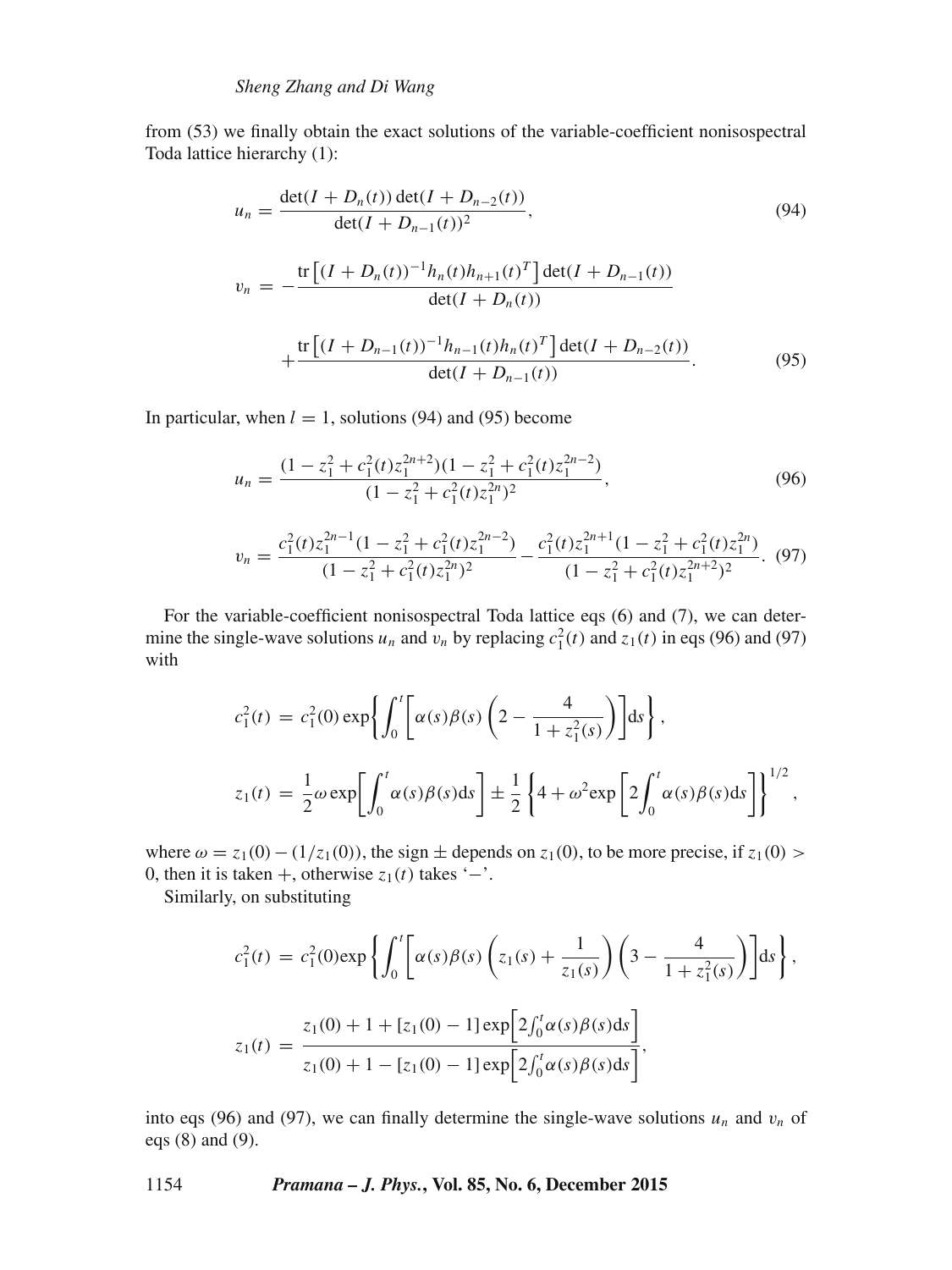## **4. Discussions and conclusions**

In summary, we have derived a new variable-coefficient nonisospectral Toda hierarchy (1) from the spectral problem (11) by the discrete zero curvature equations. In order to obtain exact solutions of the derived hierarchy, we utilized the IST. As a result, new and more general exact solutions were obtained. To the best of our knowledge, the IST has not been extended to such a whole hierarchy of nonlinear lattice equations with variable coefficients and the obtained solutions have not been reported in literature. This paper shows that the IST can be generalized for solving the whole hierarchy of nonisospectral nonlinear differential-difference equations with variable coefficients. The application of the IST to other variable-coefficient hierarchies of nonlinear lattice equations is worth studying which will be the topic for our future study.

#### **Acknowledgements**

The authors would like to express their sincere thanks to the referees for their valuable suggestions and comments. This work was supported by the Natural Science Foundation of Liaoning Province of China (L2012404), the Ph.D. Start-up Funds of Liaoning Province of China (20141137) and Bohai University (bsqd2013025), the Liaoning BaiQianWan Talents Program (2013921055) and the Natural Science Foundation of China (11371071).

## **References**

- [1] Y Liu, Y T Gao, Z Y Sun and X Yu, *Nonlinear Dyn.* **66**, 575 (2011)
- [2] M Bruschi, D Levi and O Ragnisco, *Nuo*v*o Cimento A* **53**, 21 (1979)
- [3] V Konotov, O Chubaikalo and L Vazquez, *Phys. Re*v*. E* **48**, 563 (1993)
- [4] V N Serkin and A Hasegawa, *Phys. Re*v*. Lett.* **85**, 015601 (2000)
- [5] A Kundu, *J. Math. Phys.* **44**, 4589 (2003)
- [6] A Kundu, *Phys. Re*v*. Lett.* **99**, 154101 (2007)
- [7] A Kundu, *Phys. Re*v*. E* **79**, 4502 (2009)
- [8] F J Yu, *Acta Math. Sci.* **35**, 974 (2012)
- [9] F J Yu and H Q Zhang, *Chaos, Solitons and Fractals* **32**, 1053 (2007)
- [10] N C Lee, H F Shen and M H Tu, *J. Math. Phys.* **51**, 122704 (2012)
- [11] T K Ning, C F Wu and D J Zhang, *Physica A* **377**, 421 (2007)
- [12] C S Gardner, J M Greene, M D Kruskal and R M Miura, *Phys. Re*v*. Lett.* **19**, 1095 (1967)
- [13] R Hirota, *Phys. Re*v*. Lett.* **27**, 1192 (1971)
- [14] M R Miurs, *Bäcklund transformation* (Springer, Berlin, 1978)
- [15] J Weiss, M Tabor and G Carnevale, *J. Math. Phys.* **24**, 522 (1983)
- [16] M L Wang, *Phys. Lett. A* **213**, 279 (1996)
- [17] E G Fan, *Phys. Lett. A* **300**, 243 (2002)
- [18] E G Fan, *Chaos, Solitons and Fractals* **16**, 819 (2003)
- [19] J H He and X H Wu, *Chaos*, *Solitons and Fractals* **30**, 700 (2006)
- [20] S Zhang and T C Xia, *J. Phys. A: Math. Theor.* **40**, 227 (2007)
- [21] S Zhang, J Wang, A X Peng and B Cai, *Pramana J. Phys.* **71**, 763 (2013)